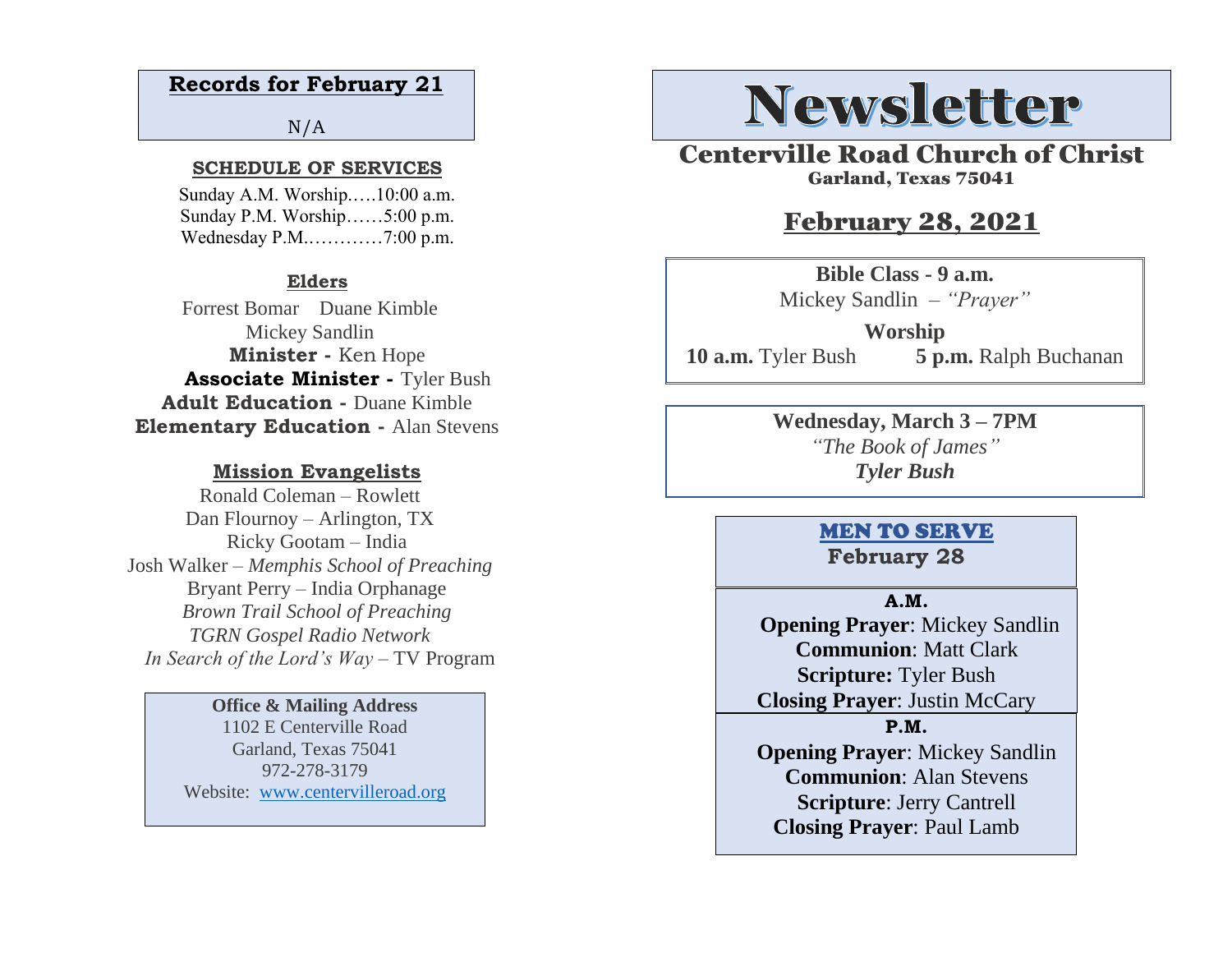### *Centerville Road Ladies Day*

March 6, 2021 at 9:00 a.m. Speaker: Celine Sparks (Ps. 51:15) Boxed Lunch will be provided, Please **RSVP by March 1 972-278-3179** (church office) or Elizabeth Ferrier at [lizzylizard@writeme.com](mailto:lizzylizard@writeme.com) We will also be live streaming for those who cannot attend in person. [www.youtube.com/user/CentervilleRoad](http://www.youtube.com/user/CentervilleRoad)

**Dear Centerville Road Family:** We ask that you continue to wear masks and social distance. Many of our members

have indicated those measures make them feel safer. As we deal with this present situation, *we want to emphasize wearing of masks properly, covering the nose and mouth, while you are in the building.* Please exit the building as soon as services are over and make sure that you are properly social distancing. *Again, thanks so* 



*much for your cooperation, please remember to continue to call on our members who may need help, and pray for our members that are teachers, first responders and health care professionals.*

#### **Thanks,** *the Elders*

Adult Classes and Worship can be viewed at … *[www.YouTube.com/user/CentervilleRoad](http://www.youtube.com/user/CentervilleRoad)*

## With loving sympathy to…

❖ **Paul, Llewelyn Hamilton and family**  following the passing of Paul's father, **Lieutenant Bobby Hamilton.** *(Retired Dallas Fire Dept. in 2008).*Please keep this family in your prayers.

### In Our Prayers …

- **Mark Howell's** procedure has been rescheduled for Monday, March 1 at 7am.
- **Tyler Mason** has been in Children's Medical Center in Dallas. He was to have surgery on Friday to replace his dialysis port and have g-tube (for nutrition) put in place.
- **Rose Coleman** has been under hospice care at home. Please keep Ron and family in your prayers.
- **Clara Taylor,** mother of **Steve Meadows**, was hospitalized this past week and is now at home under hospice care. She lives an hour out of St. Louis in Southern Illinois.
- **Troy Craft**, brother of *Betty Roach*, is under hospice care at his home.
- Please also keep **Jack & Betty Roach** in your prayers.
- **Cliff Chambers**, brother of Gary Chambers, is now at home and doing much better.

*Please continue to keep those who remain shut-in and confined at their homes and care centers. Give them a call or send a card of encouragement when you can.* 

> Pure and undefiled religion before God and the Father is this: to visit orphans and widows in their trouble, and to keep oneself unspotted from the world.

 **James 1:27 NKJV**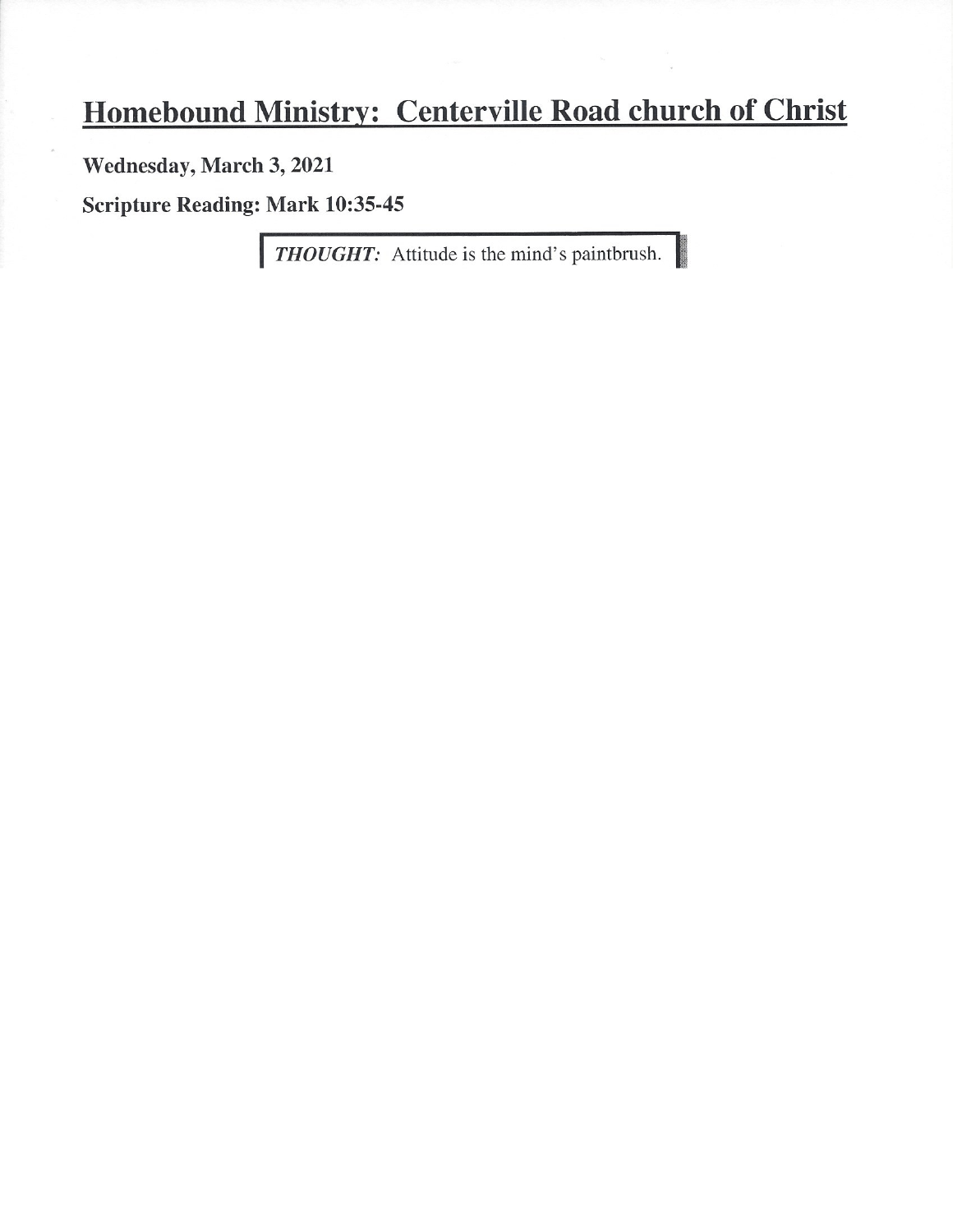## **Activity Page for the week of March 3, 2021**

#### **Daily Bible Readings**

Sunday: 1 Corinthians 9-12 Monday: Daniel 7-9 Tuesday: Daniel 10-12 Wednesday: Esther 1-3 Thursday: Esther 4-7 Friday: Esther 8-10 Saturday: Psalm 119

# **DANIEL IN THE DEN**

and other stories.

Use the clues to complete the crossword puzzle based on the readings from the Book of Daniel.



**CLUES** 1. Shadrack was thrown into this, 3:20 2. A king who went mad,  $4:33$ 3. A friend of Daniel's,  $1:6$ 4. Saw handwriting on the wall, 5:9 5. Daniel's weeks, 9:24 6. Persian king, 10:1 7. Interpreter of Daniel's vision,  $8:16$ 8. One of three friends,  $3:19$ 9. Capital city of Chaldea,  $1:1$ 10. What the den was full  $of. 6:16$ 11. Daniel's menu preference, 1:12 12. Animal with horn between its eyes, 8:5 13. A chief prince, 10:13 14. One of the last kings of Judah, 1:1 15. Number of horns on the fourth beast, 7:7 16. The Mede king, 5:31 17. The king made one for the people to worship, 3:14 (NRSV) 18. A word on the wall,  $5:27$ 19. The second of four beasts, 7:5 20. Feet of ... 2:33 21. What was cut from the mountain, 2:45 (NRSV)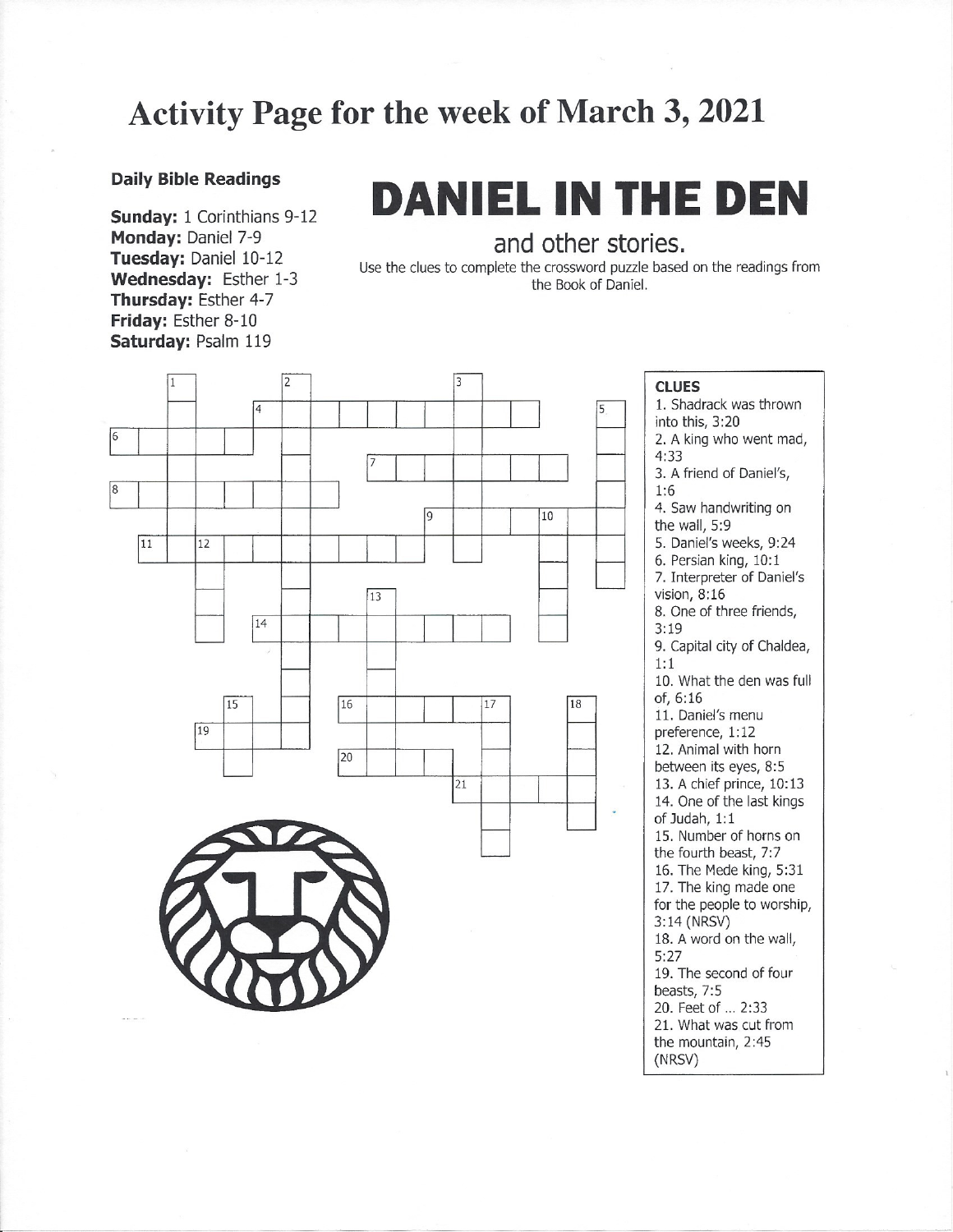## **Centerville Road Ladies Day**

1102 E. Centerville Road, Garland, TX 75041

# **March 6, 2021** 9:00 am

Lunch will be provided, please RSVP by February 27.

"O Lord, open my lips, that my mouth may declare Your praise." Psalm 51:15

**Speaker: Celine Sparks** 

Author of: How to Train Your Dragon, Whatever Happened to Fried Chicken, and Because I Said So.

RSVP to: 972-278-3179 or lizzylizard@writeme.com

We will be live streaming for those who cannot attend in person. www.youtube.com/user/CentervilleRoad